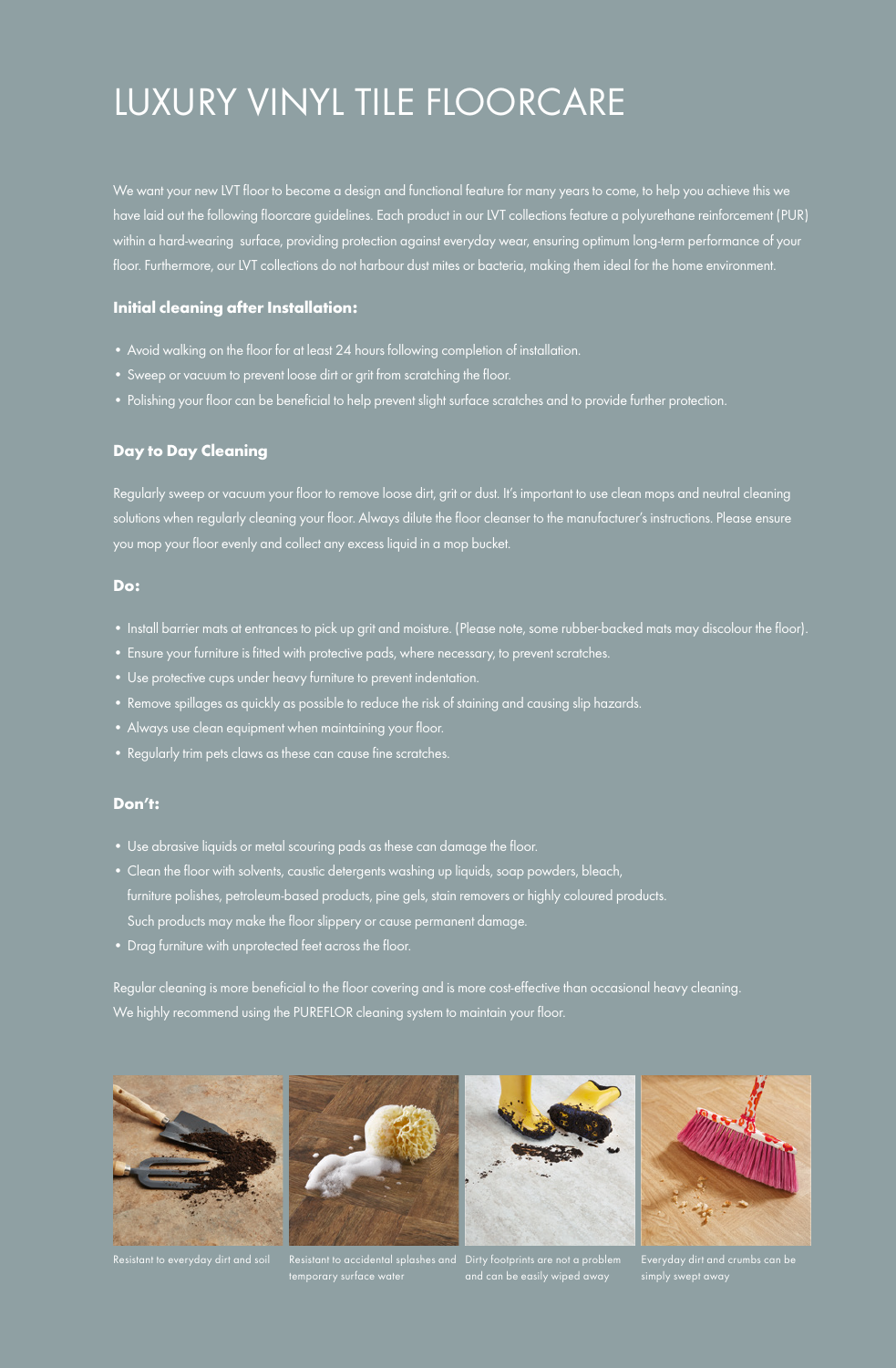# SHEET VINYL FLOORCARE

So you can continue to enjoy your sheet vinyl floor covering for years to come, a regular cleaning regime is required to help keep it looking as new. Regular cleaning is more beneficial to the floor covering and more cost effective than occasional heavy cleaning.



## **Day to Day Cleaning:**

- Sweep or vacuum your floor to remove any dust and loose dirt.
- Mop with a neutral cleanser to remove any stubborn marks.

#### **Protection for everyday wear:**

Our sheet vinyl products have a polyurethane surface treatment or reinforcement to protect against everyday wear, however to minimise the chances of your flooring becoming damaged we do recommend the following floorcare guidelines:







- Install barrier mats at all entrances to pick up grit and moisture (Note, some rubber-backed mats may discolour the floor.)
- Ensure all cleaners and detergents are diluted as per the manufacturer's instructions. Contact Polyflor for details of approved maintenance products.
- Fit protective pads to all furniture legs to prevent scratches when moved across the floor.
- Use protective cups under heavy furniture to prevent indentation.
- Remove spillages as quickly as possible to reduce risk of staining and causing slip hazards.
- Regularly trim pets claws as these can cause fine scratches.